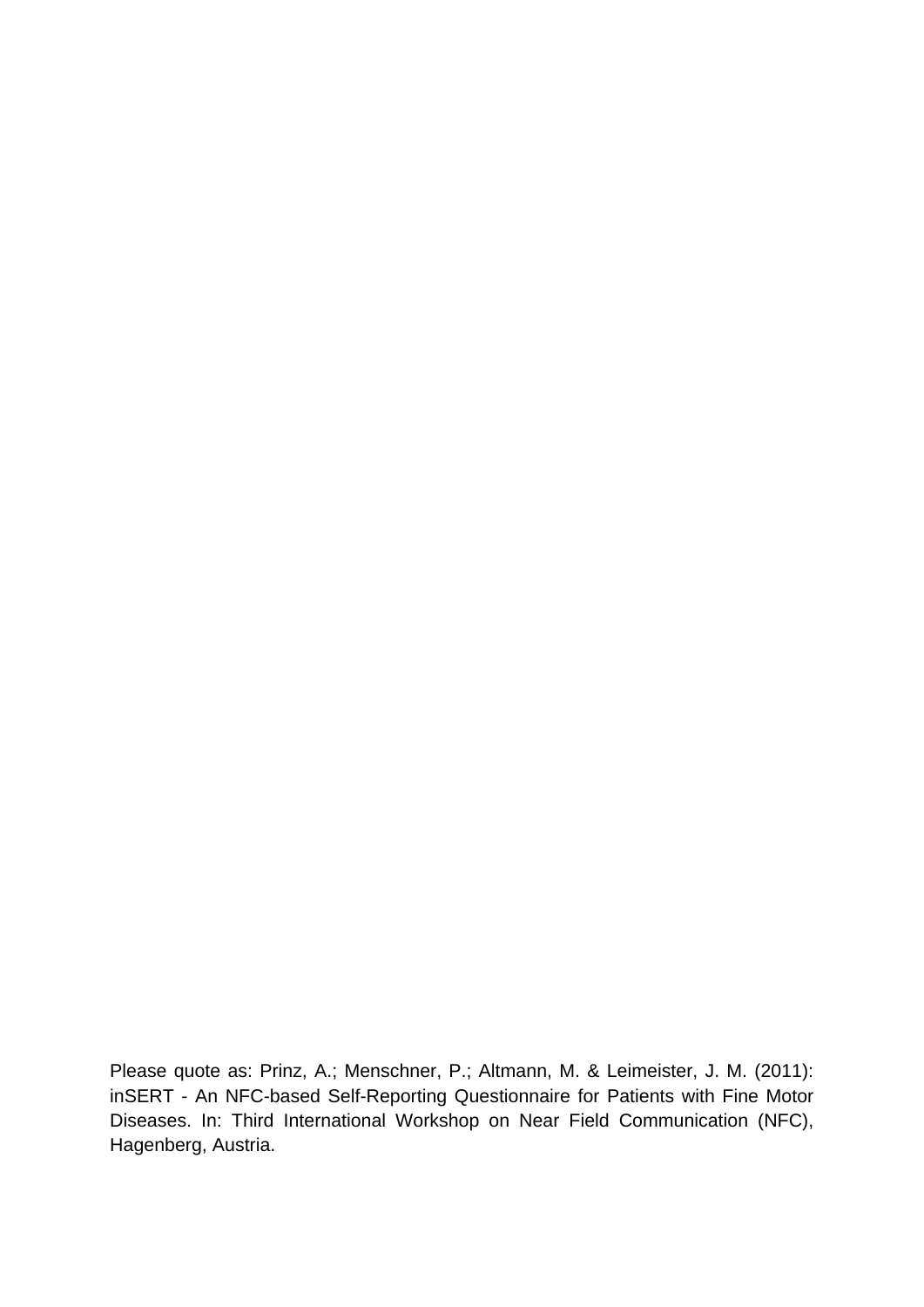# inSERT – An NFC-based Self Reporting Questionnaire for Patients with impaired fine motor skills

Andreas Prinz, Philipp Menschner, Matthias Altmann, Jan Marco Leimeister Chair for Information Systems Kassel University {Prinz, Menschner, Altmann, Leimeister}@uni-kassel.de

*Abstract***— Self-reporting patient data are valuable feedback for medical treatment and care process, as well as for clinical trial studies and support of medical treatment. However, traditional paper-based medical patient longitudinal surveys or questionnaires for health and well-being status information are time- and cost-consuming, and may suffer from low patient compliance. Consequently, an NFC-based electronic data capture prototype called inSERT has been designed that allows quick and easy self-reporting for patients. inSERT allows patient monitoring enabling, electronic acquisition of well-being data right from the patient's home and real time representation of patient data, enabling direct medical intervention by physicians. The functional requirements for the inSERT system were determined through an extensive, user-centric elicitation process. We chose Near Field Communication (NFC) as a technology, for which the interaction paradigm is quick to learn and is intuitive, without prior knowledge being necessary; it is almost as simple as to fill out a paper-based questionnaire.** 

**Particularly for the target group (elderly people and people with impaired fine motor skills) - those who are not familiar with the use of mobile phones or computers - it makes NFC a very promising field compared to the control with touch based displays or computer mouse. The prototype is currently evaluated in a field test. The technical feasibility, implementation details, limitations and future research approaches are discussed in this paper.** 

# I. INTRODUCTION

Patients suffering from chronic diseases often have to cope with limitations and a reduced quality of life. This is particularly applicable for patients with limited or impaired fine motor skills, which can occur from chronic diseases such as motor neuron disease, dementia, Parkinson's disease or multiple sclerosis. For most diseases of this kind, a cure remains elusive, despite availability of certain medications to treat symptoms. The protracted course of the diseases has a major impact on the quality of life of patients and their families [1, 2].

Throughout the past decade, mobile devices have achieved a high level of public acceptance, and are also increasingly considered to be integrated in health care [3]. Developing and testing mobile applications is an emerging area of research in the field of Human-Computer Interaction [4] [5]. In this paper we describe the development and implementation of a mobile NFC-based electronic data capture (EDC) system for patient self-reporting questionnaires.

The insufficient information logistics amongst physicians, patients and nursing staff concerning the well-being of patients could be improved by using mobile networks and information systems. Therefore, the objective of our work is to provide a simple, effective and efficient self-reporting system of the current well-being status. Furthermore, the potential solution would allow patients a cost-efficient and easy-tohandle self-reporting system of their current condition. Telecommunication networks allow a flexible, locationindependent monitoring of the status of patients even in real time. Additionally, costs can be reduced as patients take over data acquisition tasks.

In order to guarantee best treatment procedures, physicians need to be up-to-date with information about their patients' actual state and well-being. Yet, it is well recognized that capturing, archiving, analyzing and interpreting health status information involve logistic challenges [6]. For patients living at home, this implies an even greater challenge, as contemporaneous information that can be efficiently and effectively used for therapeutic decision-making is not available.

The effectiveness of medical processes can be improved by EDC systems. EDC is more cost efficient, and can additionally improve standards of medical care as well as quality of life. This is made possible by integration of patients into the treatment processes.

Well-being status information has traditionally been gathered using paper-based questionnaires. We have identified a scenario that can profit from applying EDC techniques, both from an economic perspective as well as from the impact on health status and quality of life. These are rating scales and disease progress questionnaires.

In order to reach these objectives, we elicit requirements for an EDC system, develop a prototype, collect data from user groups, examine the evidence and draw conclusions for an EDC system for patients with impaired fine motor skills.

The next sections provides an overview of related research on NFC technology and EDC methods used in patient care,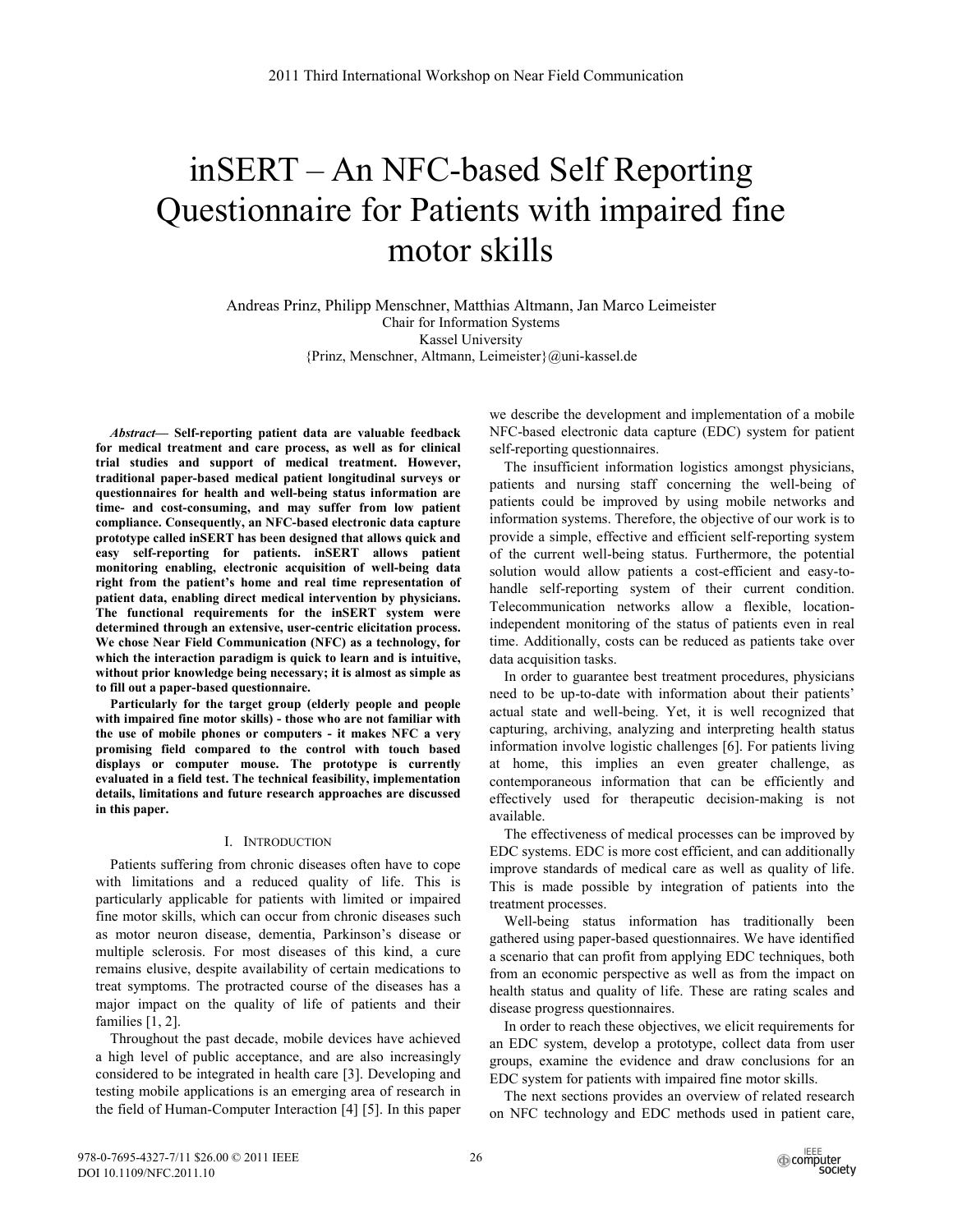clinical trials, and Ambient Assisted Living (AAL) scenarios. This is followed by a description of the inSERT (Self-Reporting questionnaire) prototype system. We present its functionalities, the application environment and its technical implementation. Further, the benefits of the proposed system for patient self-reporting and EDC in medical treatment are presented. We close with a discussion of the contributions from this research, the implications and the derived recommendations for future research on contactless electronic capture of self-reported patient data.

## II. THEORETICAL BACKGROUND AND RELATED WORK

## *A. Patient rating scales*

Over the last decades, there has been steady progress in the development of measurement techniques for all kinds of diseases. A wide variety of rating scales is used to determine the state of patients, ranging from impairment scales to healthrelated quality of life instruments (e.g., [1, 7, 8]). Studies have shown their importance in measuring the impact of different diseases and their treatment on patients [9]. The results of the rating scales and questionnaires are then used to adapt and optimize therapeutic options. However, traditional paperbased medical patient surveys or questionnaires for health status information are time- and cost-consuming, and can suffer from contaminating effects, such as time-delay or inaccuracy due to oblivion, which can lead to unsuited or nonup-to-date treatment. Several studies have evaluated the effectiveness of patient self-rating for different kinds of diseases [10]. They show that the validity and reliability are of a sufficient level in order to serve as a basis for treatment decision-making. Follow-up costs of inadequate treatment are hard to measure, and the negative impact on patients' quality of life is manifest.

Health status information has traditionally been captured using paper-based questionnaires. Electronic-based questionnaires make it possible to aggregate and calculate the data, which is cost-effective in real-time. In comparison to traditional paper-based questionnaires, the utilization of EDC for the self-reporting of patient data potentially reduces the time to acquire data and can hence increase the patient´s compliance[11]. Further, electronically captured, self-reported patient data can instantly be compiled and can be available for physicians and clinical personnel in almost real time. This provides indications for possible medical interventions, even in-between appointments [12].

## *B. NFC for data acquisition e*

Near Field Communication or NFC, is a short-range high frequency wireless communication technology, based on the frequency of 13,56 MHz, which enables the exchange of data between devices within 10 centimeters (around 4 inches) distance [13-15]. NFC makes many tasks easier and more convenient by providing access to systems and services simply with a touch.

Currently, there are considerable studies on various occurrences of electronic data capture (EDC) [16-21].

Although NFC is relatively novel in healthcare research, especially for home healthcare solutions, NFC is now becoming more and more popular. Morak et al. use NFCtechnology as a self-management process for monitoring heart failure patients [22], and Iglesias et al. describe an NFC-based health monitoring system to improve quality of life for elderly patients [4]. Patients transmit health related data to a central database by touching medical devices with a mobile telephone. Physicians or nurses can view the entire data and guide the patient to the best possible health status. Bravo et al. use NFC for supporting nurse activities in an Alzheimer's day center [23]. NFC-based nutrition management for elderly patients is suggested by Prinz et al. [24]. In clinical context, NFC is used by various researchers. Lahtela et al. have developed an NFC-based solution to avoid medication errors in hospitals [25]. As an additional path of medical data acquisition, Fikry et al. [26] and Morak et al. [27] describe different NFC-based solutions which allow physicians or nurses to collect data by easily touching medical devices with a mobile phone.

# III. INSERT PROTOTYPE SYSTEM FUNCTIONALITIES

Users attribute an important role to the interactive applications interface design. The overall process of our approach to user-centered design (UCD) is based on evaluating the usability of inSERT in small iterative steps. We adapted the approaches of Resatsch et. al [28] and Menschner et. al [29] for system development. Both approaches emphasize the importance of integrating users in the development process early-on.

The aim of user-centered design (UCD) is to support the entire product development process with user-centered activities. It is important for creating applications which are easy to use and which fulfill the needs of the targeted usergroup. A major problem in mobile user-interface (UI) design practice is that current approaches cannot directly be applied to mobile phones. According to Subramanya et al., in general, the UI should be intuitive and easy to use [30]. Studies have confirmed that the importance of perceived enjoyment plays a greater role in system acceptance than do perceived usefulness and ease of use [31, 32].

In the first steps we evaluated paper-based prototypes with students, patients and experts, and identify the needs of the users. The findings and requirements form the starting point for developing the interface concepts of inSERT.

The inSERT application is designed as an easy-to-use data input method for patients with impaired fine motor skills.

A mobile phone application that allows the reading of NFCtags on a smart poster with NFC-enabled mobile phones is used.

The idea behind smart posters is that an object can be made interactive; it is capable of storing additional information about itself in the form of an NFC Tag. By touching a NFCenabled mobile phone to the tag, this information can be read and displayed to the user [33].

The transmitted and aggregated data is processed and stored in the central unit of the inSERT system and can be analyzed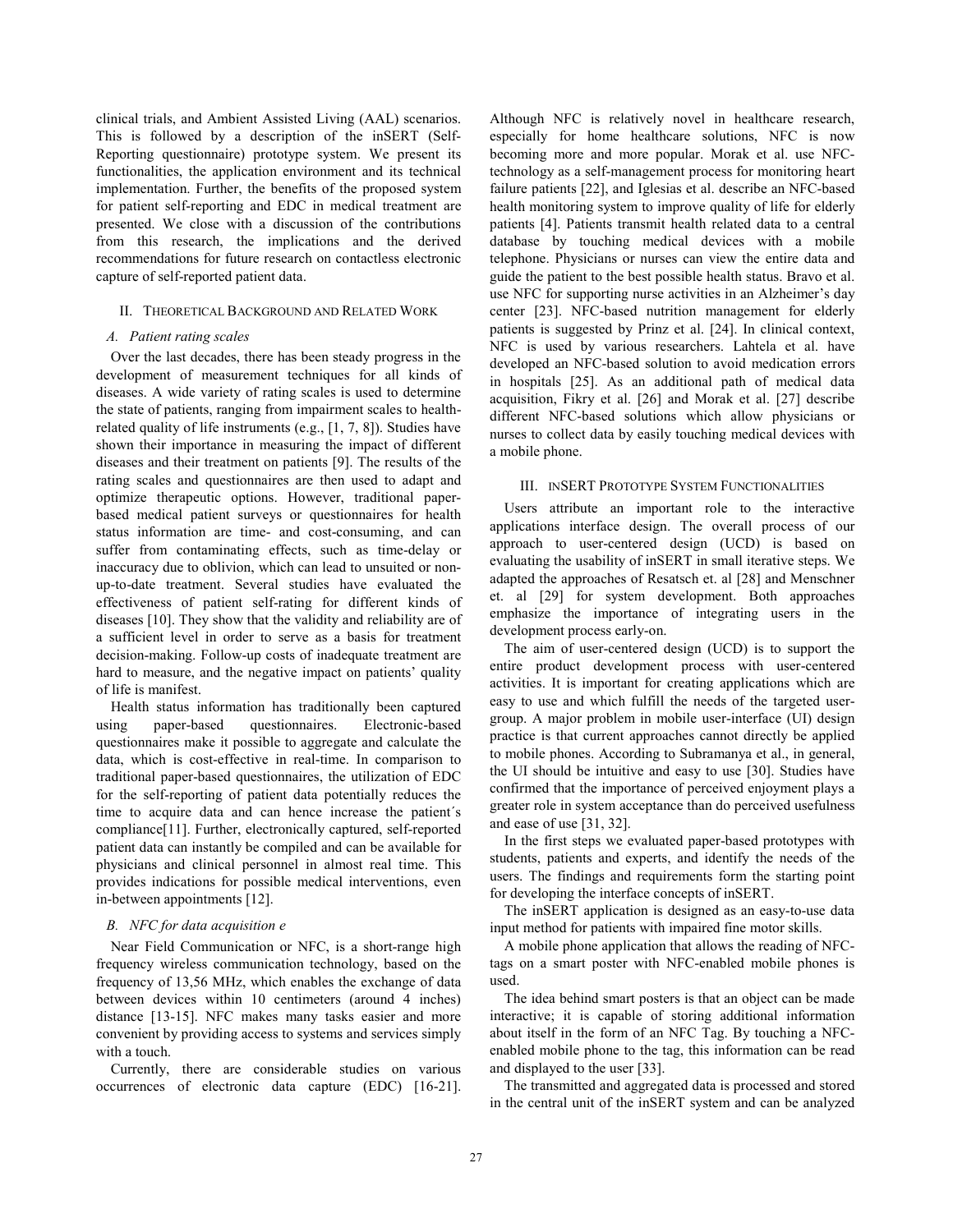

Fig. 1. NFC Smartposter for patient self-reporting

by physicians and nurses.

Our concept of inSERT is based on three main goals: (1) developing an easy-to-use service for patients with impaired fine motor skills, (2) heightening emotional user experience ("joy of use"), and  $(3)$  improving the information logistics problem between physicians, home care nurses, patients and relatives by the active participation and integration of patients, as well as better documentation and an im mproved basis for medical treatment and nursing care.

Figure 1 shows the self-rating questionnaire smart poster. The poster has images printed in front and N NFC-tags glued to the back.

### *A. Smart Poster and Mobile Application*

In current tests, we show that the NFC solution outperforms iPhone and PC-solutions, such as a paper-based protocol, with respect to the following criteria on pragmatic and hedonistic aspects. The positive scoring of NFC can be explained by the easy to learn touch metaphor of NFC interaction. This makes NFC, particularly for the target group (elderly people and people with impaired fine motor skills) who are not familiar with the use of mobile phones or computers, an interesting technology.

The smart poster contains twelve questions (three sections to bulbar symptoms, motor activity and respiratory dysfunction) with five possible answers in each case [34], as



Fig. 2. NFC Smartposter for patient self-reporting

well as further buttons, such as a starting, contacting and sending button.

tou uch on the "start" icon or int teraction field is sufficient. After the application is started, the patient has to tou uch one of the twelve qu estions. As shown in Fig 2, patients have to follow four simple steps to answer the e question via inSERT. To start the application, a

1. Touch the "start" icon to lau ins stalled on the phone. the application

2. Touch one of the twelve qu estions.

3. Touch again on the rating scale to answer the question. 4. (Step two and three is rep peated twelve times) 5. Touch on the "senden"

[send] tag and confirm it wit th a second touch to send

the data to the physician.

the data to the physician.<br>Once contact is made, the mobile device gives audible, haptic and visual feedback to the user. For audible feedback, the title of the chosen question is sp poken; for haptic feedback, the phone vibrates; and for visual feedback, the chosen headline of the question appears on the display. After each question the patient has to respond to a five-point Likert scale (0 to 4). Once the answering process s for the chosen question is completed, the application reminds the patient to answer the next question. Again, the mobile device confirms the transmission of data with audible, ha aptic and visual feedback.

The icon of the interaction field is based on generic NFC tags [35]. To help the patients navigate to the interactive areas, the inner circle is colored red. The size of the interaction field of 35 x 35 millimeters is dependent on the used passive NFC tags.

#### *B. Physician Dashboard*

To allow physicians the management of the patient scoring data, a so-called implemented. Here, physicians can extract relevant information about their patients and the distributed cell phones. In order for the informati on to be available all the time, at any place, a web portal h has been implemented for access by both stationary computers and smart phones. In this way, physicians have a picture of the current well-being status of their patients. The dashboard is structured as follows: "physician dashboard" has been

On one side there is a category ' patients' providing patient relevant data. On the opposite side there is a category 'mobile devices' referring to the cell phone data handed out.

In the 'patients' category, physicians get an overview representation of the patient data, where they can see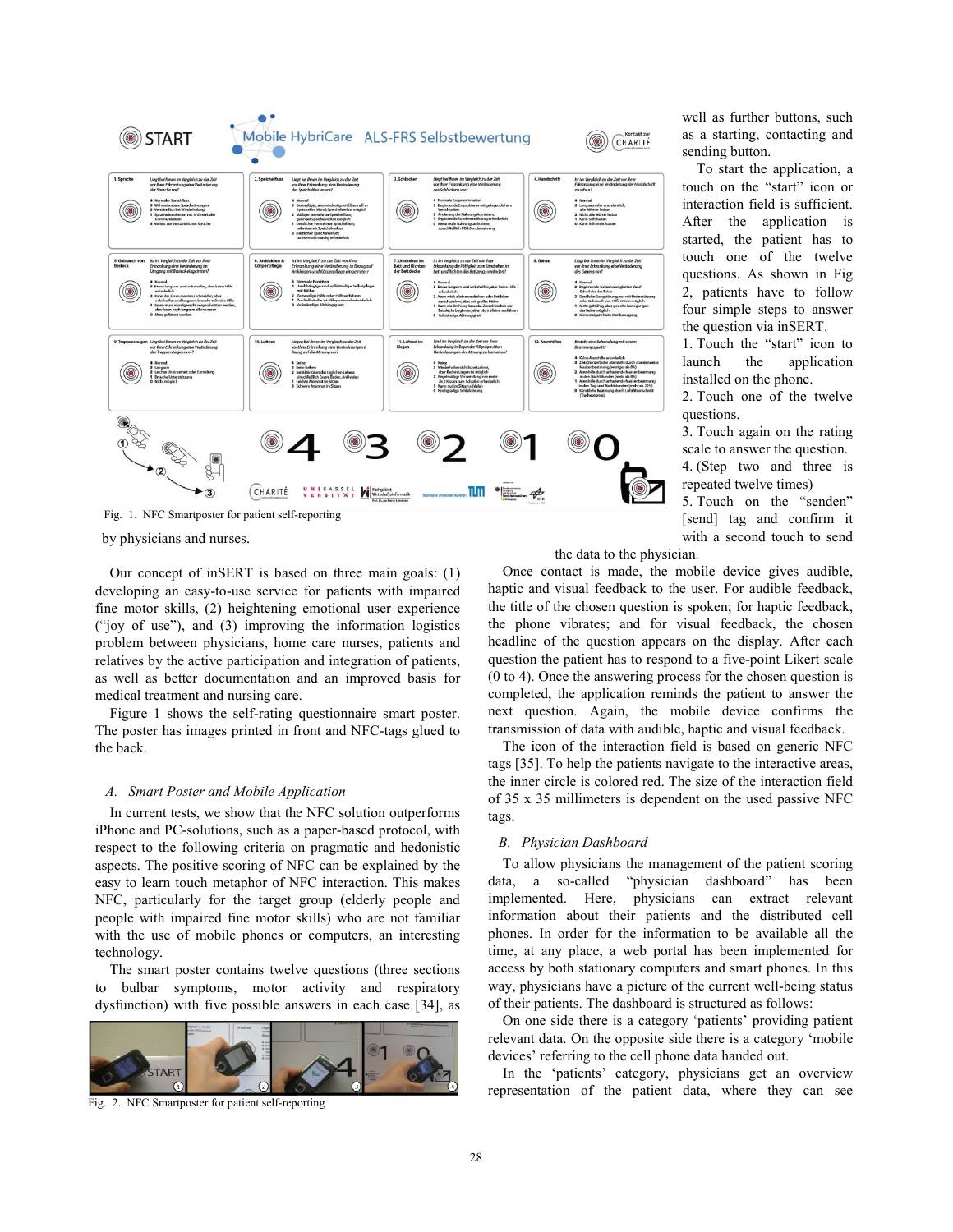information about all participating patients. This is where patients can be added or deleted.

Next to the personal data, such as name and date of birth, is the place where the ID assigned to a patient can be found. This ID is provided as well on the smart phone to uniquely and anonymously identify the person. In addition to the ID, the data referring to the responsible physicians can be obtained. The overview reveals who has created a specific data record and when the last changes occurred. In case more specific information is necessary, a more detailed overview is available where the portal user can retrieve the history of each patient. The display can be customized as a table or as a figure, as per the suitability of the user.

Figure 3 shows the answers of the last questionnaire entries. The diagram visualization clearly illustrates the changes in assessment of patients over their period of scoring. In addition to the content preparation for patients, the IDs assigned to dedicated patients in the category 'mobile devices' can be edited. Thus, it is possible to allot a certain beginning and end point when the ID can be used. The represented information also uncovers which ID is created by whom.

In addition to the access for physicians, the dashboard contains a special administrator entrance. This entrance allows assigning of access privileges to specific persons in different roles. It is thus possible to define the physicians responsible for patients, or further administrators can be allotted. The fax and phone number, as well as email address, can be stored corresponding to each contact. The administrator access also allows adding additional questionnaires. Therefore, apart from the existing system of evaluating a questionnaire concerning motor diseases, further smart poster and telemedical applications can be appended following similar principles such as patient scoring.

#### IV. TECHNICAL DESCRIPTION AND PROCESS ROUTINE

To gather data in a centralized way and to easily monitor the data, a client server architecture is chosen. In this architecture, the cell phone acts as a client gathering the data and passing it to a server. The choice of client application, rather than purely server-side architecture, is based on the fact that, especially in rural areas, mobile communication networks



Fig. 3. Patient Scoring Data

are insufficiently developed for broadband connection needed to exchange intensive multimedia data between the server and mobile devices [36]. The client software is implemented on a Nokia 6212 classic NFC-enabled mobile phone. The communication with the web server is done by sending a HTTP request via the mobile broadband connection. The server aggregates the data and makes them available for chosen target groups.

The data-flow from mobile device to the server can be detailed as follows:

- 1. By touching a tag, the inSERT midlet application is automatically started, and the mobile receives the identifier of the poster. The mobile then requests an enquiry to the server. This enquiry incorporates the Poster-ID as well as a unique hash value.
- 2. The server matches the hash value with the ones issued to the patients. If the hash value exists, it sends the tag-IDs available on the poster to the mobile phone. This gives the phone the semantics of which tag corresponds to what meaning. There is an acknowledgement for the successful loading of all necessary data.
- 3. The mobile phone sends the data to the server once the patient completes the evaluation and touches the sendtag twice.
- 4. In this implementation, the intermediary server is first being addressed, and it eventually composes the respective messages using scripting and Java servlets.

In the hospital, the transmitted data is merged with the patient data using the delivered ID.

# *A. Client*

The client is implemented as a Java J2ME midlet. The NFC-reader device of the Nokia 6212 phone is controlled by the J2ME midlet through an API provided by Nokia. For use in mobile devices, J2ME is used. J2ME is an optimized Java Edition for programming mobile devices [37].

The multimedia files, such as photos and audio data corresponding to the twelve questions, are stored on the mobile device. This reduces the data traffic between the mobile device and the server.

In order to start the application by simply touching the "start" tag, an NFC-Tag, storing a specific NFC Data Exchange Format (NDEF) record-type (urn:nfc:ext: wikassel.de:selbstbewertung) is used. The URN can be assigned to a Java class in the cell phone. If the mobile device detects an NFC tag with the stored URN, the cell phone selects the assigned java class and executes it.

If the patient wants to send a message to the hospital, he can use the email tag. By doing so, the midlet generates a special enquiry to the server co-transmitting just the ID. The server generates the email by a script and sends it to the responsible physicians allocated to the ID, who can then contact the patient.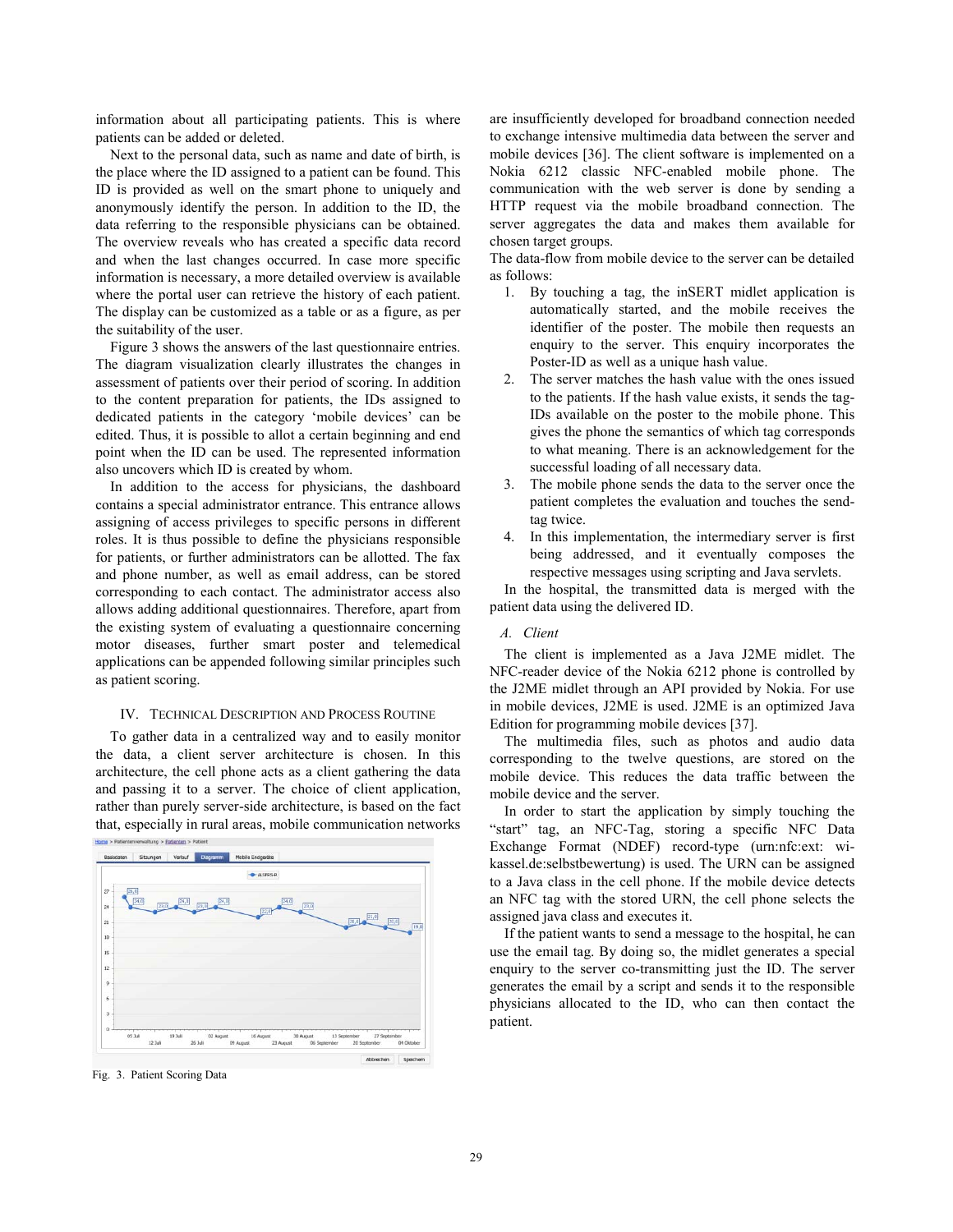

Fig. 4. inSERT Architecture

#### *B. Backend and Security Mechanisms*

The central unit of the electronic data capture solution is a server that stores the patients' response to the questionnaire and can be accessed by care-personnel and physicians through a web interface.

Since the user data contain sensitive information about patients, data security has to be considered. This is achieved in the following way:

There is separation between the master data and transaction data. Transaction data is delivered by secured mechanisms to the hospital. However, master data (in the form of information about the patients) lies in a shielded domain in a secured area inside the server architecture.

When allotting a cell phone to a patient, the cell phone gets a hash code generated in this secured area. This hash code can only be assigned to a patient inside the server, and thus during the transmission from a client to the server no personal data can be phished. To secure confidentiality of the data, it is encrypted from a client to the server. This is performed by SOAP/HTTP web services.

To address web services in an encrypted manner, the existing HTTP connection of the web services was extended with asymmetric encryption by HTTPS over TLS/SSL. The preparation of the web service communication, as well as establishing the HTTPS connection for the used cell phone, resulted in long latency times, especially in regions with insufficient radio coverage. This reduced the usability significantly. Therefore, the overload of constructing the web service messages and the asymmetric connection were outsourced to a relay server. The purpose of the relay server is to pack the received data of the clients in encrypted web service queries. The communication from the cell phone to the relay server is performed by symmetric encryption to increase the speed of transmission. The purpose of the relay server can be understood as an auxiliary means of communication as long as the rural radio coverage is not sufficient to provide the required data rate.

# V. CONCLUSION

In this work, we adapted NFC technology to a quality of life questionnaire. We focused on engineering an easy user interaction. First evaluations show that patients accepted inSERT as a system that is easy to use and effective for reporting of the patient current condition. Through the active participation and integration of patients, better documentation and an improved basis for medical treatment and nursing care could be achieved. Further, through an intensified integration, patients gained better understanding of their medical condition and were able to more actively participate and cooperate in the treatment and consultation processes. The example of inSERT shows the potentials and possibilities that technical support systems can offer to patients.

Currently, inSERT is a fully functional proof-of-concept prototype and is being used in a long-term field study in a German hospital. Through the piloting of the prototype system, we hope to gain insights on effects of frequent system usage, e.g., a user's acceptance of technology or a possible increase in efficiency of treatment and medical consulting processes. The latter exemplary extension is based upon literature documenting that the completion of specific questionnaires enable improved forecasts of disease progression [7]. The recent integration of sensors (e.g., motion sensor) and additional technical devices (e.g., global positioning system (GPS) devices) in new generations of mobile phones additionally enables completely novel medical applications [38], that can extend our work.

To conclude, the use of mobile services and information technology can have a great impact on medical processes and services. Improvements of communication and interaction processes have a positive influence on quality of patients' lives. A modified patient-physician relationship, as a result of the improved patient information and autonomy, offers new possibilities for the design of novel medical services which are only made possible by modern technical support systems.